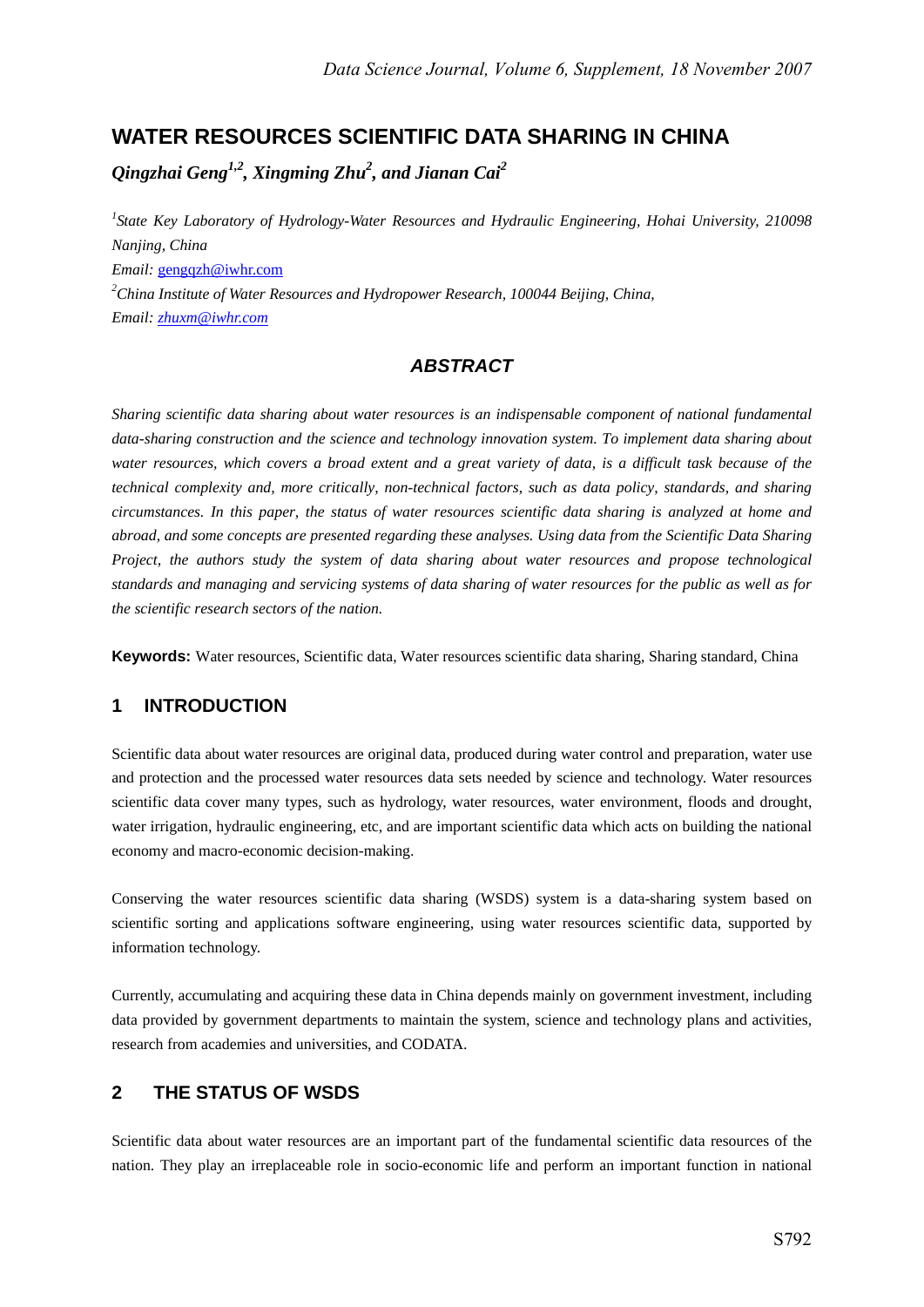macroscopic policy making, science and technology innovation, and national water and food security. In particular, as an important part of fundamental national data, water resources data are indispensable to research in resources, environment, zoology, agriculture etc. Today, research in many hot spots of science in the world, such as global warming, desertification, and sustainable development, needs water resources data. Therefore, water resources data play an important role in Chinese technological advancement and innovation.

However, for a long time the ability to share the data was a struggle, and the work of data sharing did not develop because China had no rules for information sharing, there were no mechanisms for data sharing although the government had made enough investments in data sharing. In scientific research and education in particular, scientists could not acquire historical hydrology data, which are very valuable for scientific research and technological advancement, thus negatively influencing innovation in water resources research.

Since the 1980's, hydrology database system building has been researched in China, in order to change the lack of progress in processing, storage, and service of hydrology information, the majority of hydrology data have been stored digitally. However, because of weaknesses in standardization, lack of funding, policy restrictions, shortage of hardware and software to share data interregionally, and lack of a network information release platform and service system, the data sharing ability is very underdeveloped, and a serious information barrier exists.

Although the water resources department has accumulated many kinds of data, it cannot aid in building our national economy or help scientists and the public because of the above problems. The weakest link or "bottleneck" is lack of a system for sharing data and a service mechanism. Although during the past several decades, we have made great efforts to solve the data sharing problem and have made some achievements, there is still a need for WSDS to come in line with national development, social progress, and scientific research.

### **3 THE PROBLEM IN WSDS**

### **3.1 Sharing mechanism**

In China, the main problem with scientific data sharing is the insufficiency of data sharing service management. Chinese water resources data researchers have already built scientifically rigorous management mechanisms for collection, reorganization, and publication, but they do not have relevant mechanisms for sharing services and data collection. In the past, the data were managed by the government, river basin organizations, and provincial management departments and were seen as individual assets causing a serious data barrier. With no national management and no sharing policy, the barrier has existed for more than twenty years.

The system of data collection and sharing management has not been built into the plans of science and technology projects. Because of the lack of a good system using data exchange standards, criteria, quality control, and an information service, a production checking approach has been adopted, even though this data system is a key project of science database building in China. The data are managed by organizations involved in science and technology data service and not by organizations that collect data. The scientific data are owned by the scientists and research institutes, so it is difficult to share them. Now, many projects have decreasing standards of research and design, owing to the lack of enough representational scientific data. Also, advances in the construction quality of the national economy and technological innovation abilities are badly restricted.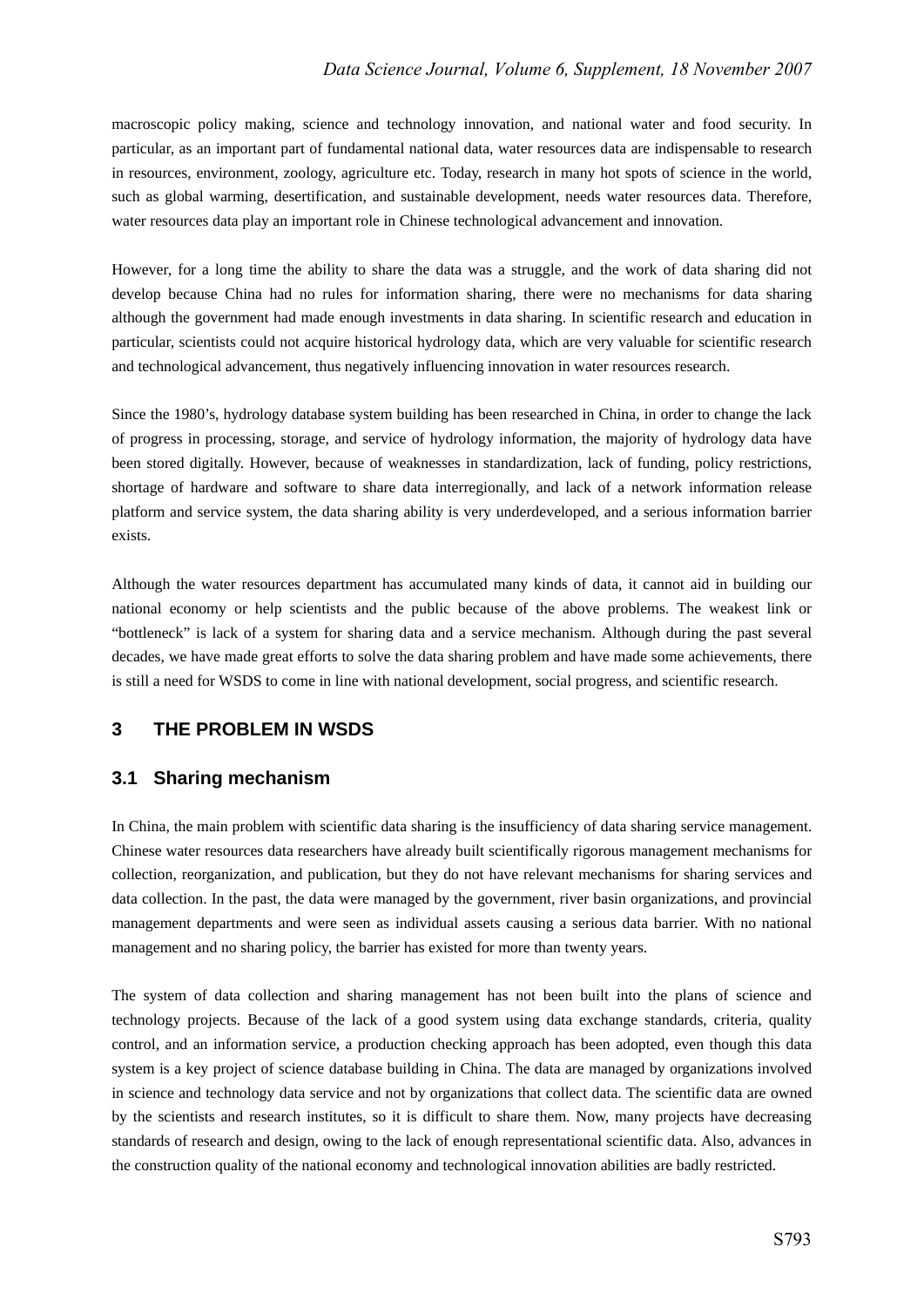There is a lack of operating policy on scientific data sharing, such as the management methods of the water resources scientific data sharing service, the lack of support by the sharing service, and the ambiguity of function, the data are gathered and collected repeatedly by data management departments. Because the sharing service has no importance, there is no expert institution engaged in data sharing and no consensus about sharing services.

#### **3.2 Sharing standards**

The basic task of a sharing system for WSDS is to share technical criteria of data production, collection, quality control, data class, and service. Similar to books that have not been classified, even if they are laid out in order on the bookshelf, our data cannot be easily retrieved and shared by using codes. Therefore, accelerating research on the WSDS system and establishing technical standards for data classification coding, metadata, data collection, and data quality control are the basic tasks of WSDS. It is an difficult job to build a database using data that belongs to scientists and companies.

#### **3.3 Sharing atmosphere**

The people who hold water resources data do not believe in data sharing. They prefer to conceal their data rather than to share it. Furthermore, because data receivers disrespect intellectual property rights, data providers do not want to provide the data after their property rights have been disregarded. Therefore, one of the pivotal factors in establishing a sharing policy and management regulation is to construct a sustainable scientific data sharing platform and build an atmosphere of sharing, especially within government and science.

### **4 THE WSDS SYSTEM**

The goal of WSDS is to build policies and technical standards for WSDS aimed at the basic data of hydrology and water resources and the scientific data produced in research. Based on a water conservancy web platform, by reconstructing the existing data resources and building service mechanisms for water resources data checking and sharing, WSDS will provide comprehensive sharing services for public and scientific research and the national economy.

The service system of WSDS is, supported by corresponding policy rules, sharing technique criteria, and sharing service institutes, reconstructing the scientific data resources of water resources in China. The website portal of the water resources data sharing service has been developed, and the sharing service system has been established for public and science research. The service system of WSDS is illustrated in Figure 1.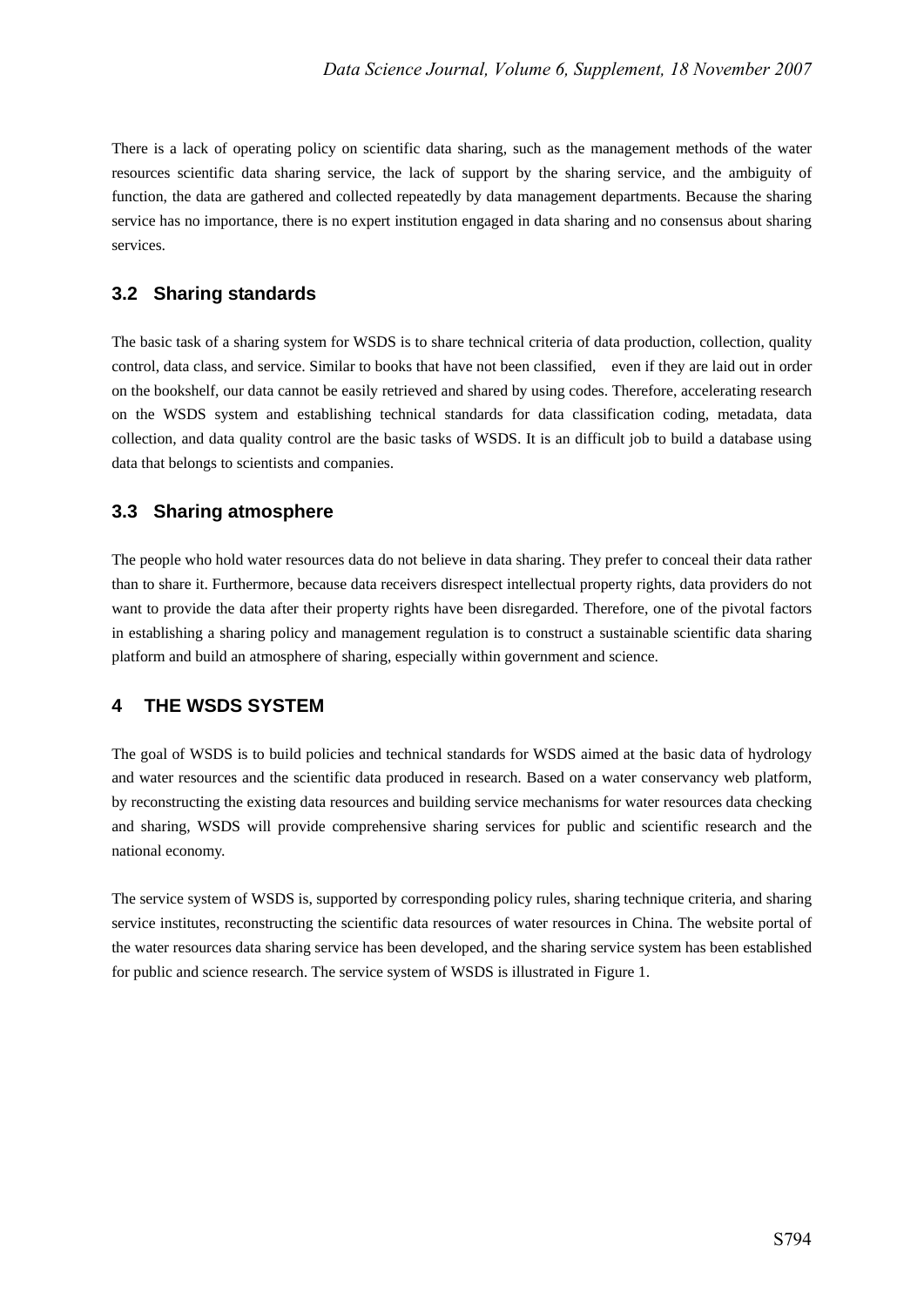

**Figure 1**. The service system structure of WSDS

(1) The policies of WSDS are legal guarantees to realize data sharing for society, including a management system for data collection, the internal management system for the sharing service, the promised system for the sharing service, the organization of the sharing service, the funding system, and so on. To realize the changeover from data collection to data sharing, countries and sectors should set up systems to regulate the sharing rules for data collection and force data-producing sectors to share data.

The sharing policies should also include criteria for user gradation and data laws regulating classification. The management of data donators should be developed to encourage scientists to share their data. Data acquisition should be built to include use limits, stipulations for sharing new data, the production and benefit of using data, and credit management for users to ensure the sustainable development of WSDS by policy.

(2) The technical criteria of WSDS are the technical guarantees that will realize data sharing about water resources. Currently, the subject of water resources in China does not have the subject, data, or information standards, which blocks the storage, integration, and exchange of information. It resembles a library without a code for classification that cannot meet the needs of readers. Technical criteria for WSDS should include classified codes for water resources data, metadata criteria, data collection format, checking and acceptance criteria, and quality control.

(3) As the core of the sharing service, the data will be produced and integrated by technical sharing criteria.